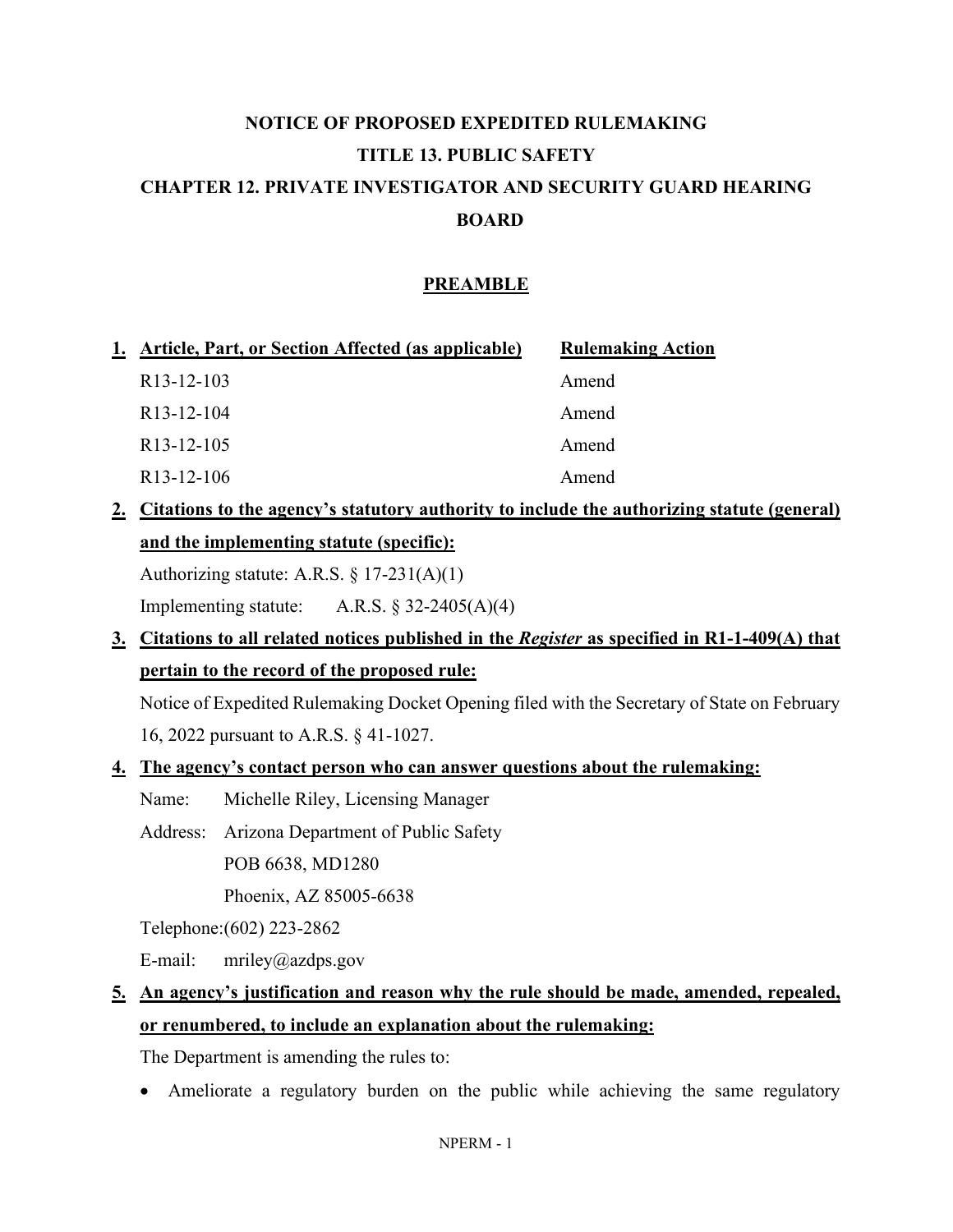objective.

- Eliminating sections of rules that are outdated and no longer necessary for the operation of state government.
- Reduces or consolidates steps, procedures or processes in the rules.
- Implementing a course of action proposed in a five-year review report approved by the Governor's Regulatory Review Council pursuant to A.R.S. § 41-1056 on October 5, 2021.

The Board does not enforce the timeframe and form requirements in Rule 103 in the interest of facilitating the application process and imposing the least burden on the public when possible. The Board includes information on the criteria of good-cause exception in the letter of denial and instructs individuals of the opportunity to request a good-cause exception hearing. An applicant need only inform the Board that a good-cause exception hearing is wanted.

The Board does not enforce the timeframe in Rule 104 in the interest of facilitating the hearing process. The Board allows an applicant to bring written materials to the hearing without having submitted them before the hearing in most cases. The Board recognizes that A.R.S. §§ 32- 2412(C) and 32-2609(C) require the applicant to submit to the Board any evidence the applicant will be presenting at the hearing at least five days before the hearing; however, the Board feels that timeframe can hamper the procedure and does not want the hearing to be adversarial. By striking 104(D), the rule will not contradict nor duplicate statutory text eliminating the condition where the Board is not enforcing the rule.

The Board does not enforce the timeframe in Rule 105 in the interest of facilitating the hearing process. The Board allows an applicant to make an oral request that a hearing be rescheduled as late as the day of the scheduled hearing when possible.

The Board does not enforce the cost repayment in Rule 106 in the interest of facilitating the hearing process. The Board does not charge the applicant for the costs resulting from a telephonic appearance.

#### **6. A reference to any study relevant to the rule that the agency reviewed and proposes to**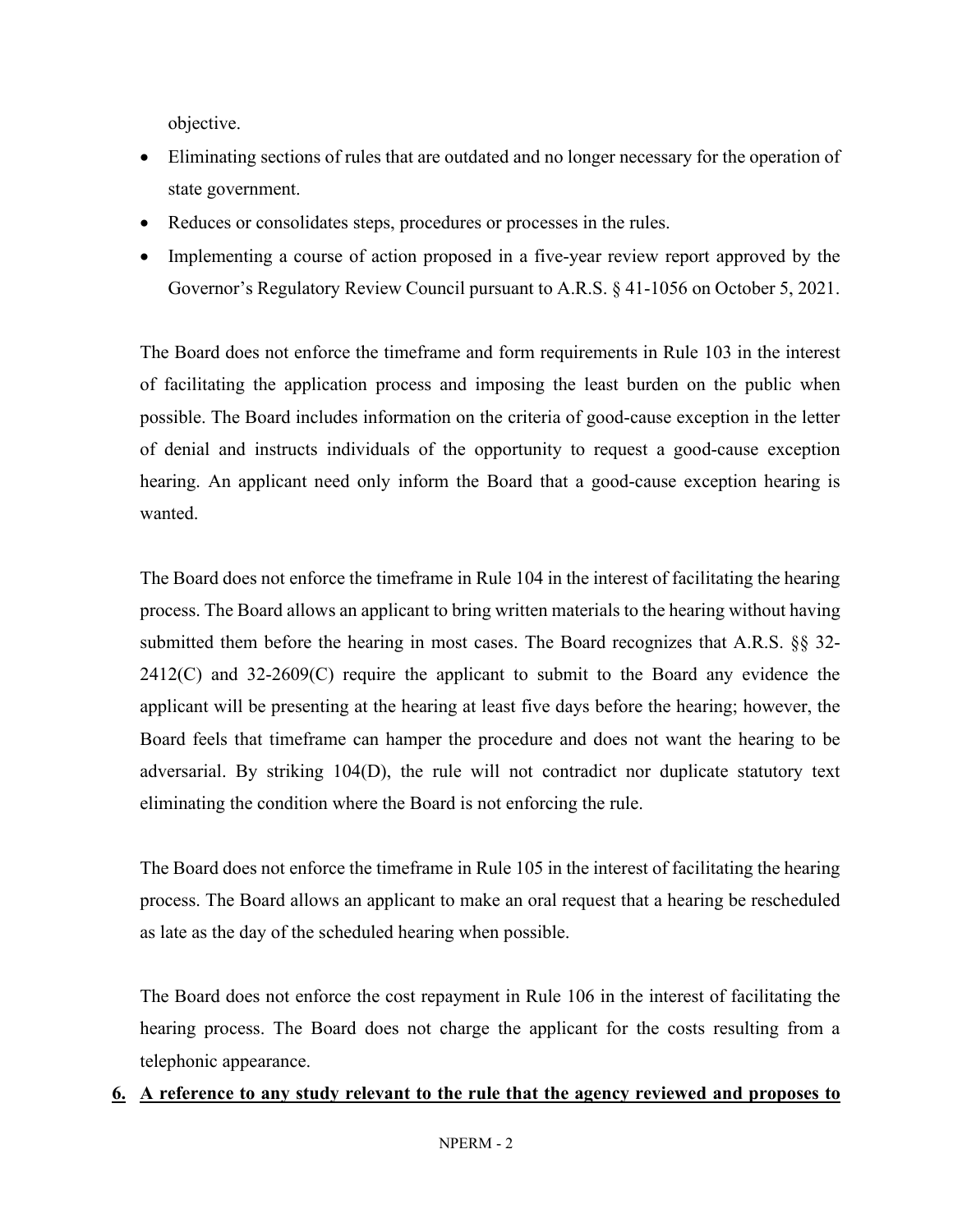**either rely on or not rely on in its evaluation of or justification for the rule, where the public may obtain or review each study, all data underlying each study, and any analysis of each study and other supporting material:**

The Department did not rely on any study.

**7. A showing of good cause why the rulemaking is necessary to promote a statewide interest if the rulemaking will diminish a previous grant of authority of a political subdivision of this state:**

The rulemaking does not diminish grants of authority of political subdivisions.

**8. The preliminary summary of the economic, small business, and consumer impact:** Under A.R.S. § 41-1027, the expedited rulemaking is exempt from this requirement.

## **9. The agency's contact person who can answer questions about the economic, small business, and consumer impact statement:**

See Item #8.

**10. The time, place, and nature of the proceedings to make, amend, repeal, or renumber the rule, or if no proceeding is scheduled, where, when, and how persons may request an oral proceeding on the proposed rule:**

Date: Tuesday April 5, 2022.

Time: 9:00 a.m. Mountain Standard Time.

Location: Online via Google MEET at URL: meet.google.com/cmq-kpfy-qnv Join by telephone 1-386-401-8829 PIN 464 998 256#

Close of record: Wednesday April 6, 2022.

- **11. All agencies shall list other matters prescribed by statute applicable to the specific agency or to any specific rule or class of rules. Additionally, an agency subject to Council review under A.R.S. §§ 41-1052 and 41-1055 shall respond to the following questions:**
	- **a. Whether the rule requires a permit, whether a general permit is used, and if not, the reason why a general permit is not used:**

These rules do not require a permit. The Department of Public Safety is the licensing authority. The Board will review cases when a member of the public has requested a goodcause exception hearing and will decide if the person will be issued the license or not.

## **b. Whether a federal law is applicable to the subject of the rule, whether the rule is more stringent than federal law, and if so, citation to the statutory authority to exceed the**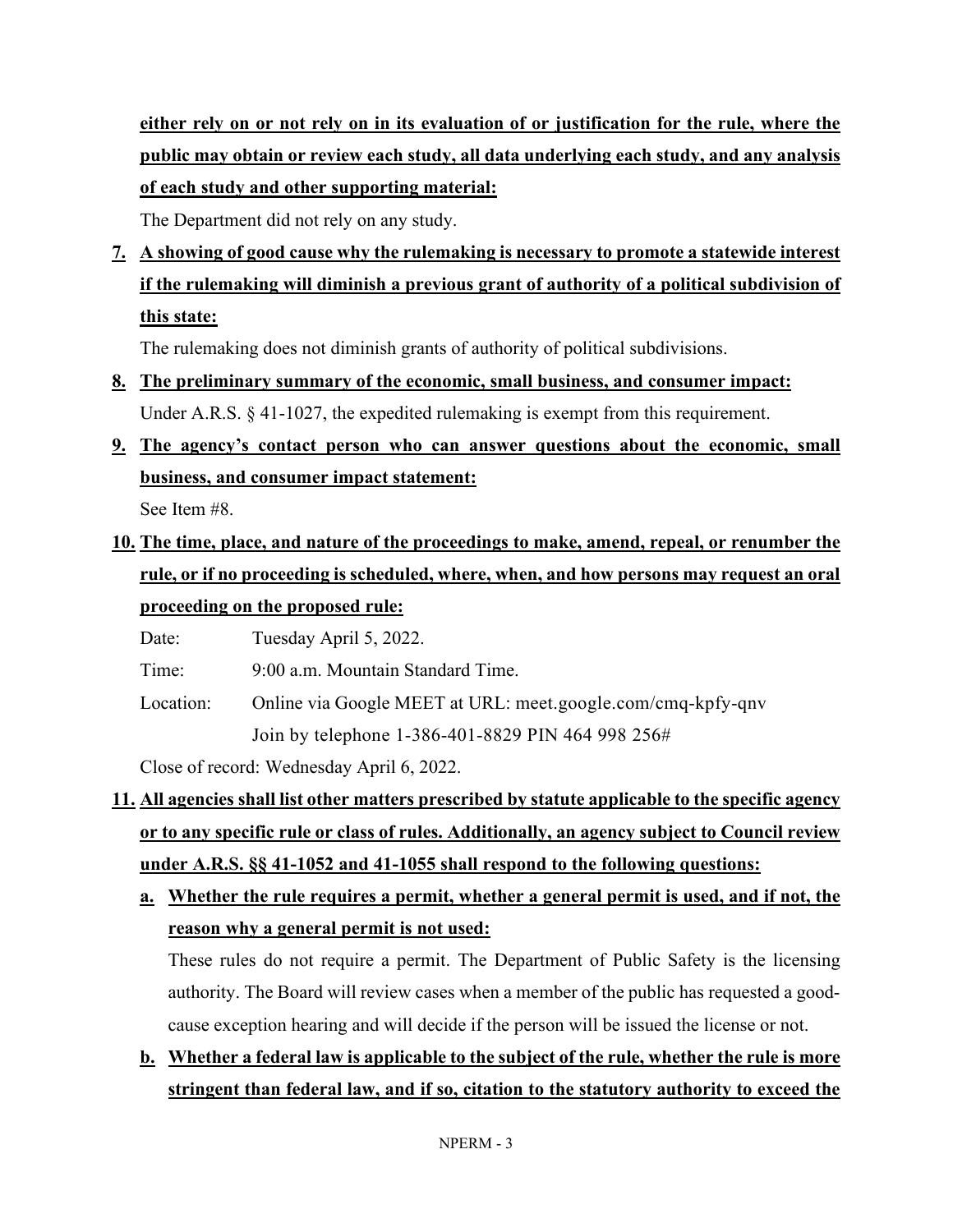### **requirements of federal law:**

There is no applicable federal law.

## **c. Whether a person submitted an analysisto the agency that comparesthe rule'simpact of the competitiveness of business in this state to the impact on business in other states:**

The Department did not receive any such analysis.

### **12. A list of any incorporated by reference material as specified in A.R.S. § 41-1028 and its location in the rules:**

There are no incorporated by reference items.

#### **13. The full text of the rules follows:**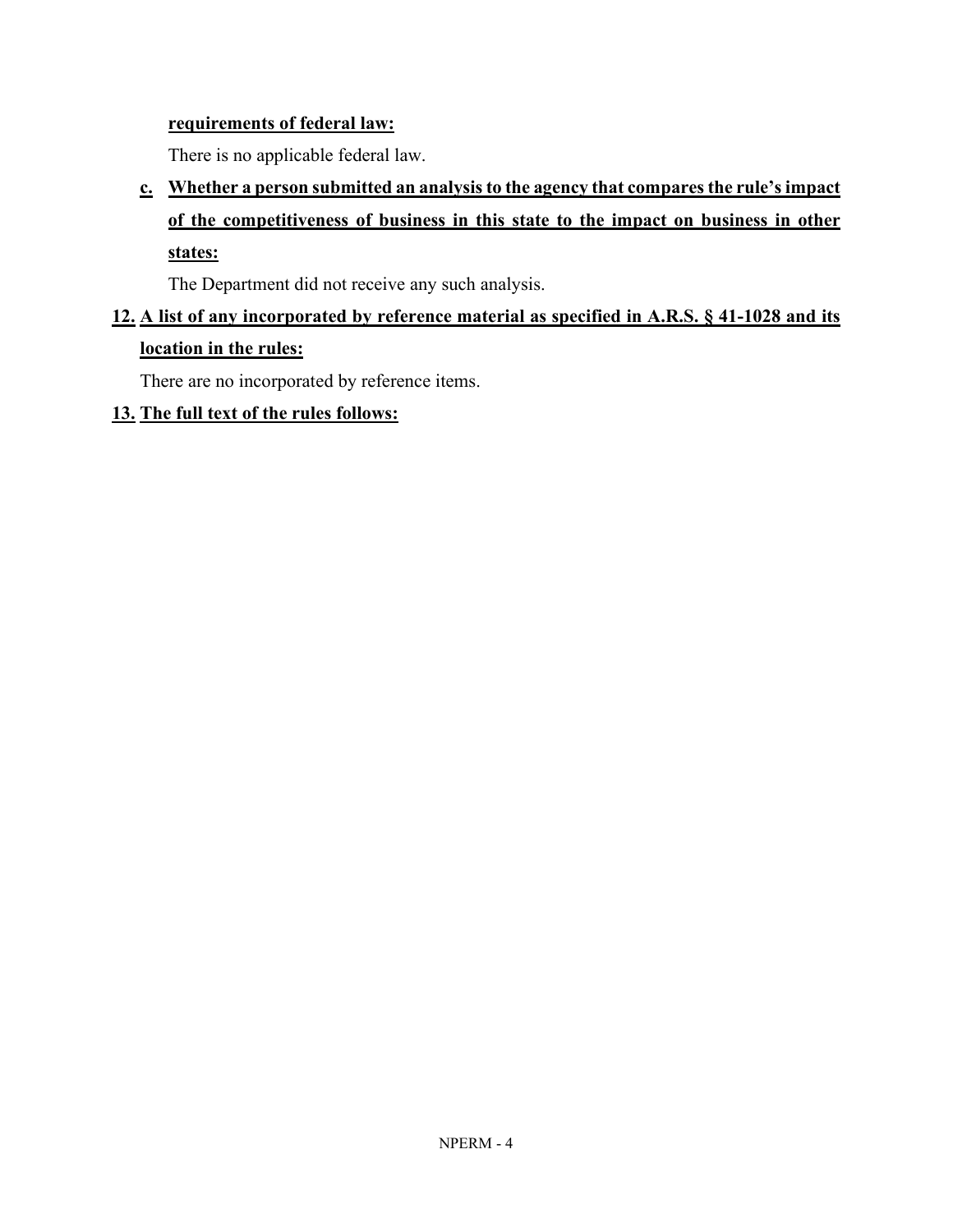#### **TITLE 13. PUBLIC SAFETY**

# **CHAPTER 12. PRIVATE INVESTIGATOR AND SECURITY GUARD HEARING BOARD**

### **ARTICLE 1, PRIVATE INVESTIGATOR AND SECURITY GUARD HEARING BOARD**

#### Section

- R13-12-103, Application for a Good-cause Exception
- R13-12-104, Hearing on Good-cause Exception
- R13-12-105, Vacating, Rescheduling, or Continuing a Hearing
- R13-12-106, Telephonic Testimony

#### **R13-12-103. Application for a Good-cause Exception**

- **A.** To apply for a good-cause exception, an applicant may at any time shall submit inform the Board a good-cause exception hearing is requested. eight copies of the following materials to the Board within 60 days from the date on the Department's notice:
	- 1. A good-cause exception application form, which is available from the Department, that includes the following information about the applicant:
		- a. Full legal name;
		- b. Any other names ever used;
		- c. Date of birth;
		- d. Mailing address;
		- e. Home and daytime telephone numbers;
		- f. List of all of applicant's felony arrests not listed on the Department's notice;
		- g. Detailed description of all of applicant's felony arrests including:
			- i. Circumstances leading to the arrest;
			- ii. Who else was involved in the event leading to the arrest;
			- iii. Where and when the event occurred;
			- iv. Mitigating circumstances, if any;
			- v. Disposition of the charge;
			- vi. Terms of sentencing, if any; and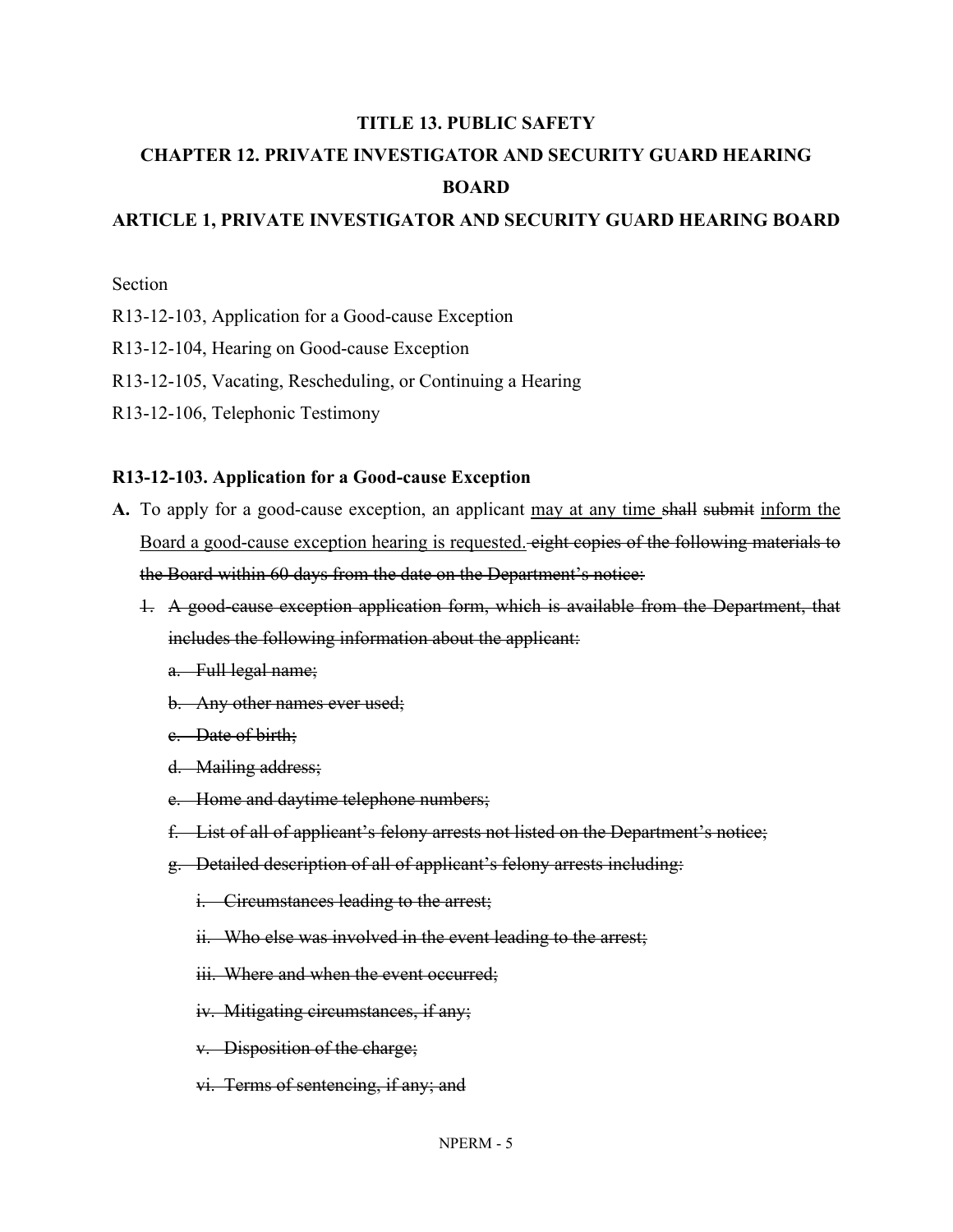vii. Whether the sentencing terms have been completed satisfactorily; and

- h. Applicant's notarized signature certifying that the information provided is true and correct;
- 2. Two letters of reference, on a form prescribed by the Board, that attest to the applicant's rehabilitation and meet the following requirements:
	- a. Both letters of reference are from individuals who have known the applicant at least one year; and
	- b. At least one letter of reference is from the applicant's current or former employer or an individual who has known the applicant at least three years;
- 3.1. If the Department's notice indicates that the Department was unable to determine the disposition of a felony charge, a copy of documents from the appropriate court showing the disposition of the felony charge or showing that records regarding the felony charge against the applicant either do not exist or have been purged; and
- 4.2. For every felony conviction, regardless of whether the conviction is listed on the Department's notice, a copy of documents from the appropriate court showing that the applicant met all judicially imposed sentencing terms or that records regarding the applicant either do not exist or have been purged.
- **B.** An applicant may in advance or at the time of the hearing submit other documents that the applicant wants the Board to consider in determining whether to grant a good-cause exception.

#### **R13-12-104. Hearing on Good-cause Exception**

- **A.** The Board shall schedule a hearing regarding a good-cause exception for an applicant to occur within 60 days after receiving the materials described in R13-12-103.
- **B.** The Board shall provide the applicant with at least 30 days notice of the date, time, and location of the hearing on the applicant's application for a good-cause exception.
- **C.** The applicant may be represented at the hearing.
- **D.** If the applicant plans to present written evidence at the hearing that was not included with the application, the applicant shall submit the written evidence to the Board through the Department at least five days before the hearing.
- **E.D.** The Board shall conduct the hearing in an informal manner without adherence to the rules of evidence required in a judicial proceeding.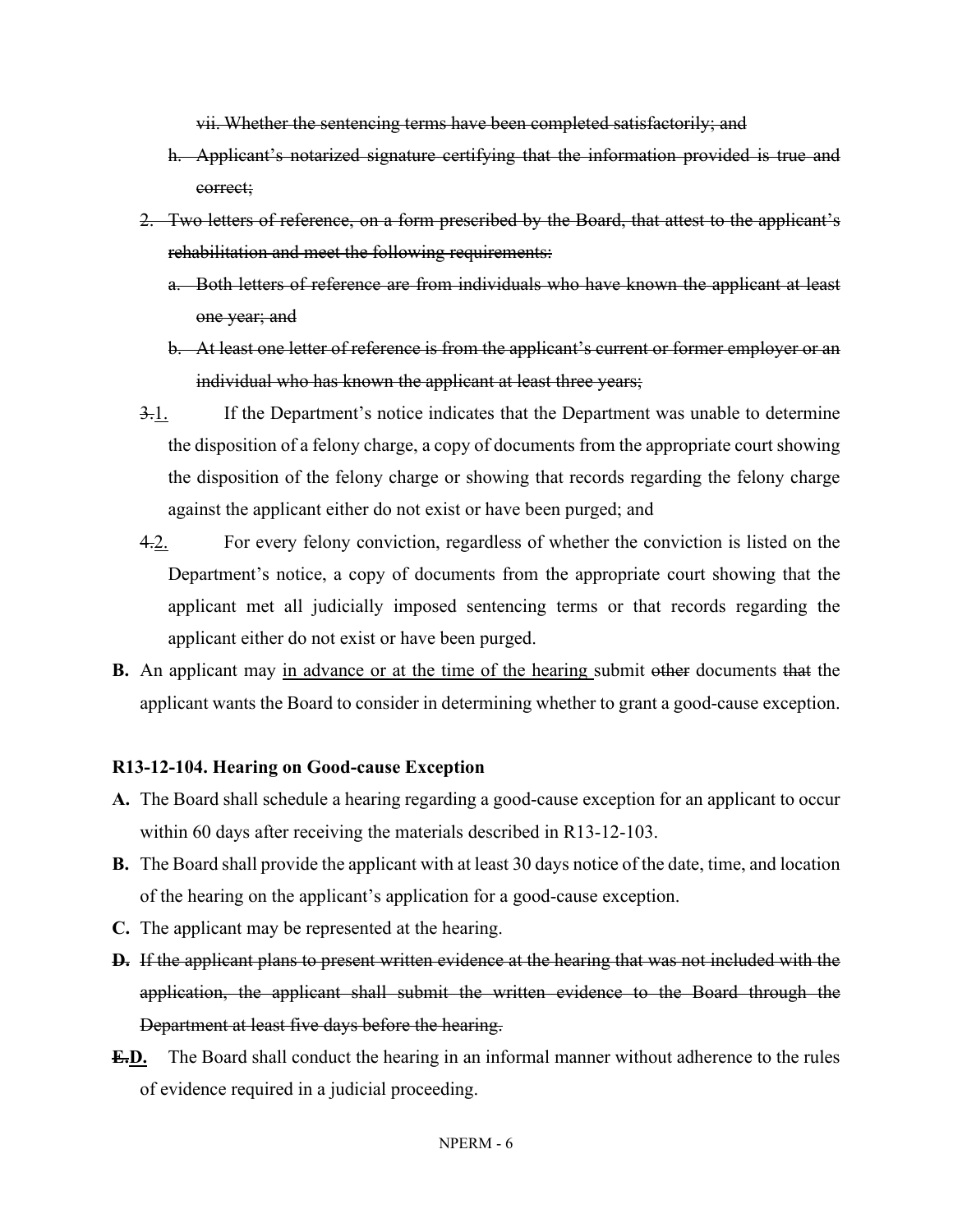- F.E. At the hearing, the applicant shall show to the Board's satisfaction that the applicant:
	- 1. Has never been convicted of an offense listed in A.R.S. § 41-1758.03(B), and
	- 2. Is not awaiting trial on an offense listed in A.R.S. § 41-1758.03(B).
- **G.F.** At the hearing, the applicant has the burden of persuading the Board that the applicant should be granted a good-cause exception.

**H.G.** In deciding whether to grant a good-cause exception, the Board shall consider:

- 1. The extent of the applicant's criminal record;
- 2. The length of time that has elapsed since the most recent offense was committed;
- 3. The nature of the offense;
- 4. Evidence supporting any applicable mitigating circumstances;
- 5. Evidence supporting the degree to which the applicant participated in the offense; and
- 6. Evidence supporting the extent of the applicant's rehabilitation, including:
	- a. Completion of probation, parole, or community supervision;
	- b. Whether the applicant paid restitution or other compensation for the offense;
	- c. Evidence of positive action to change criminal behavior such as completing a drugtreatment program or counseling; and
	- d. Personal references attesting to the applicant's rehabilitation.

#### **R13-12-105. Vacating, Rescheduling, or Continuing a Hearing**

- **A.** Vacating a hearing. If an applicant withdraws the applicant's application for a good-cause exception, the Board shall vacate the hearing regarding the application.
- **B.** Rescheduling a hearing. The Board shall reschedule a hearing if the applicant submits a written request to informs the Board. at least 48 hours before the scheduled hearing that demonstrates The timeframe to request a hearing reschedule may occur before and up to including the day of the originally scheduled hearing and demonstrates:
	- 1. Appearance at the hearing by the applicant or applicant's witness' will cause undue hardship or is impossible using reasonable diligence; and Attending the scheduled hearing is impossible using reasonable diligence or will cause undue hardship; and
	- 2. Rescheduling the hearing will avoid prejudice.
- **C.** Continuing a hearing. The Board shall continue a hearing if the continuance will serve administrative convenience, expedience, or economy and avoid prejudice.